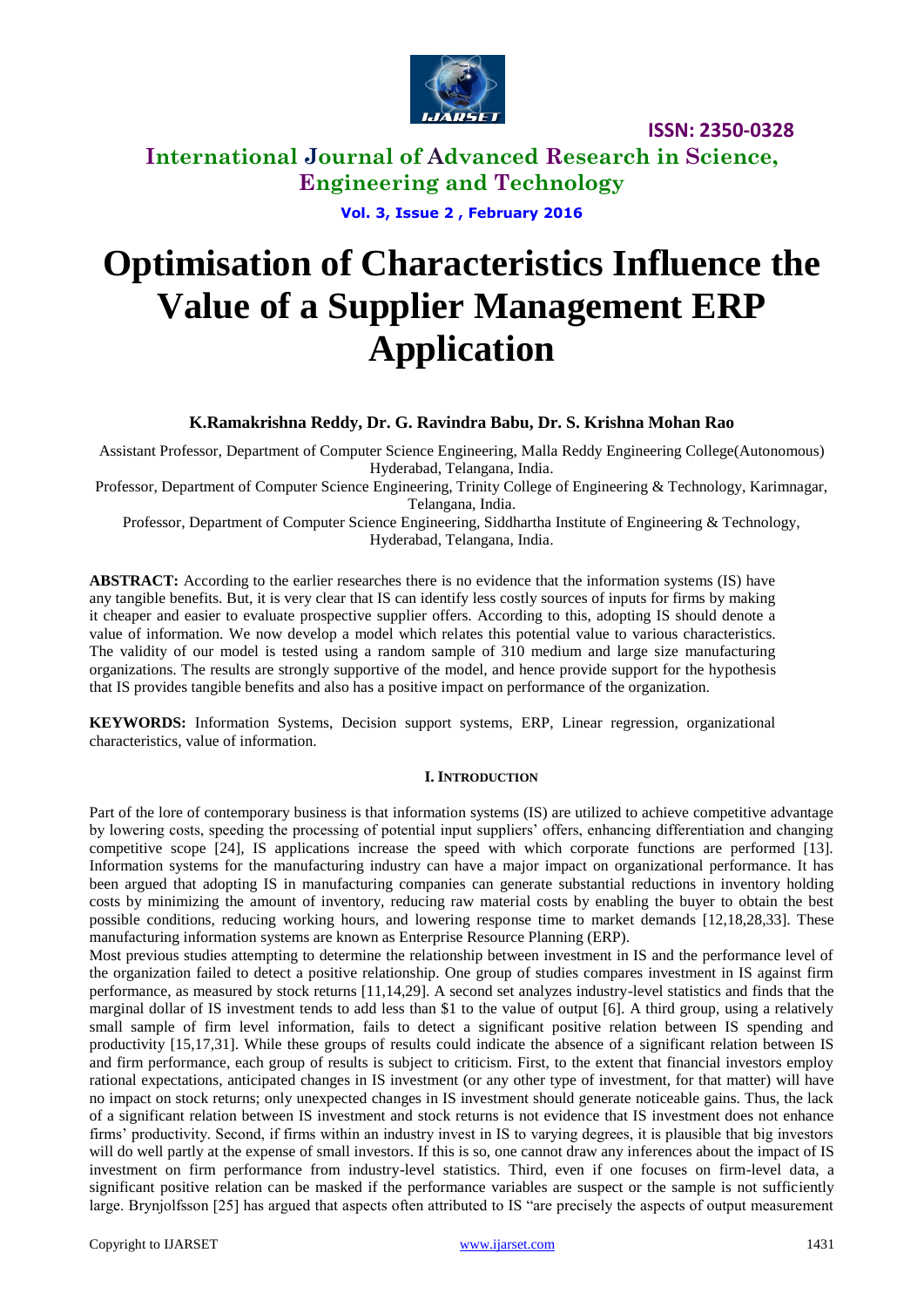

# **International Journal of Advanced Research in Science, Engineering and Technology**

## **Vol. 3, Issue 2 , February 2016**

that are poorly accounted for in productivity statistics...". Failing to correct for this mis-measurement can yield underestimates of the benefits from using IS.

One obvious resolution to these difficulties is to use large samples with firm level data, where evidence of benefits is based on the expert assessment of someone in the firm.<sup>2</sup> Further, such an approach should take organizational characteristics into account, since organizations with different characteristics may gain different benefits from using similar individual IS applications [14,19,26]. Porter et al. argues that "competitive advantage cannot be understood by looking at a lirm as a whole. It stems from many discrete activities a firm performs in designing, producing, marketing, delivering, and supporting its products. Each of these activities can contribute to a firm's relative cost position and create a basis for differentiation". Porter also indicates role of IS in supporting organization's activities: "Information systems technology is particularly pervasive in value chain, since every value activity creates and uses information."

Porter's theory suggests that the impact of the IS should be measured for each activity area by itself, and not for the entire organization as a whole. Barua et al.  $[20, p. 6]$  expanded this theory by suggesting that "the primary economic impacts or contributions (to performance) of information technologies (if any) can be measured at lower operational levels in an enterprise, at or near the site where the technology is implemented". That is to say, the contribution of IS to organizational performance should be measured at the lower operational level and not at the aggregated (highest) level of the organization. Barua et al. suggest that "[t]these effects may then be traced through a chain of relationships within the organizational hierarchy to reveal higher order impacts (if any) on enterprise performance". For example, a direct savings in inventory holding costs (the lower operational level) will contribute to total cost reduction (a higher level), and eventually to organizational performance.

Following this approach, together with Porter's theory, we will look for the benefit IS can provide to a manufacturing organization at the lower level of the organization - the benefit provided by an individual IS application to an individual activity centre. The data we utilize in this study was obtained from surveys of senior managers at 310 manufacturing organizations in Israel. These managers were intimately aware of the benefits gained by using IS for different functional areas in their organization. Each respondent was asked to rate the importance of IS, on a scale of 1 to 7. Respondents were also asked a series of questions about the organization's characteristics, including number of suppliers, relative share of raw materials cost in the cost of the final product, number of customers, average lead time to customers, number of products, number of production lines, volume of sales, and number of employees in the firm. In order to better understand the benefit provided by IS to the lower level of the organization, we follow the approach suggested by Mukhopadhyay et al.  $[19]$ . They state  $(p.7)$  "for example, in a manufacturing environment, investment in material requirement planning (MRP) systems may improve overall capacity utilization (first-order effect), which, in turn, may lead to a higher return on investment (second-order effect)". To accurately predict the first-order effect, however, more must be understood about the particular manufacturing environment. To this end, we seek to identify the relation between perceived IS benefits and various structural characteristics of the firm.

Since we want to link the benefit from using IS applications to the performance of the organization, we use organizational characteristics that were found to have an impact on the organizational performance [3] as the independent variables for our analysis. We found that these characteristics have a significant impact on the benefit the organization gains from using an individual IS application. By considering both the impact of the certain organizational characteristics on the organizational performance, on the one hand, and the impact of the same variables on the benefit the organization derives from using an individual IS application, on the other hand, we can relate the impact of the individual IS application to the organizational performance. These findings support and expand the findings presented by Mukhopadhyay et al. [19] and Mukhopadhyay et al. [20], Following Porter's approach. Barua et al. [20], and Mukhopadhyay et al. [19,20], we examined the impact of an individual IS application that supports an individual activity area on the performance of the organization as a function of the organizational characteristics.

#### **II. CONCEPTUAL FRAMEWORK**

The MRP application is an important and the most commonly used CIM/MMIS (manufacturing management information system) application [26]. This application can help to plan the ordering of raw materials as close to the time they are needed as possible. This will reduce inventory holding costs on the one hand, and will increase the overall capacity utilization by assuring the availability of raw materials when needed, on the other hand. Yet there are some cases where this will not work. A process plant that produces products such as chemicals, milk, and cans usually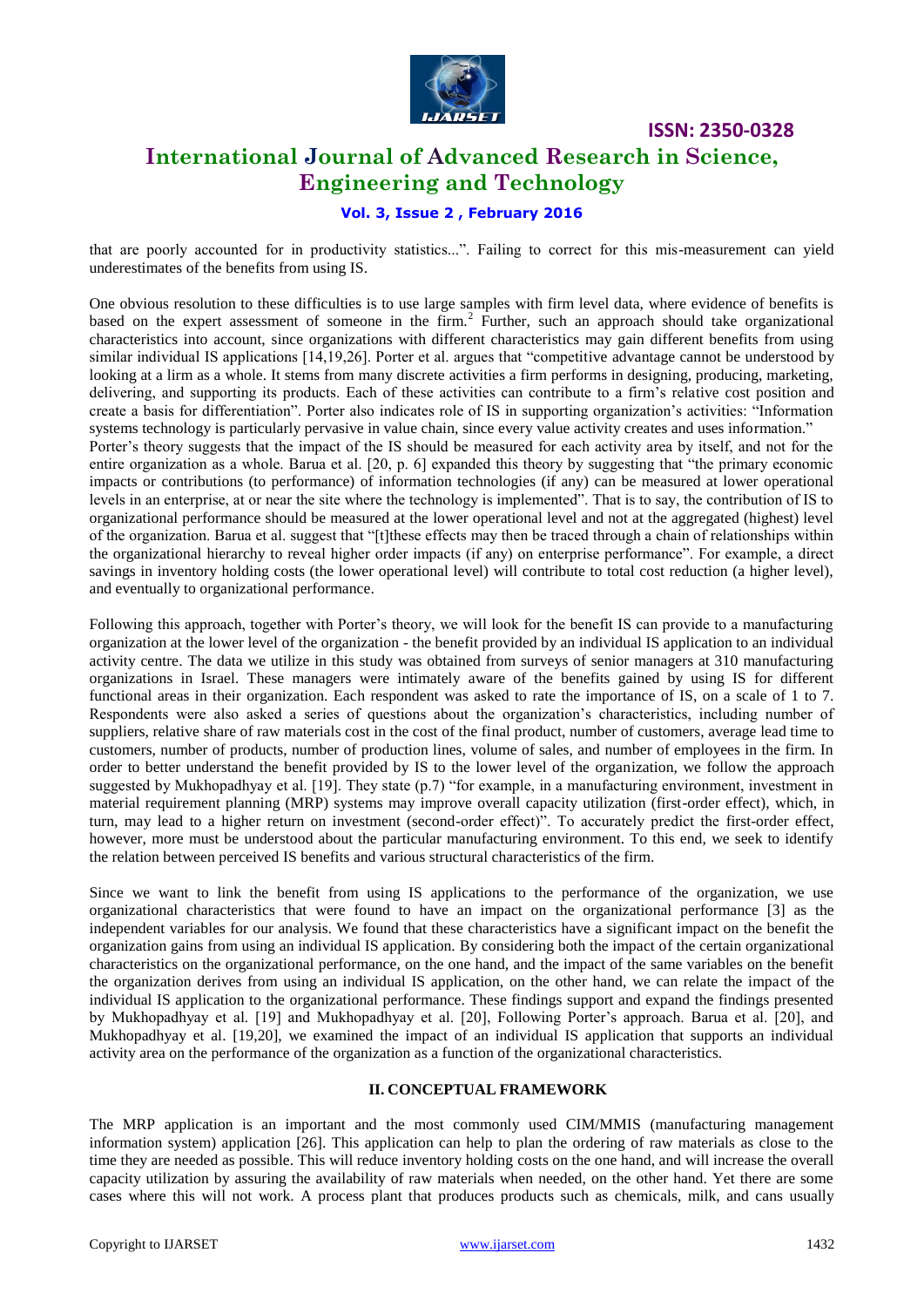

# **International Journal of Advanced Research in Science, Engineering and Technology**

## **Vol. 3, Issue 2 , February 2016**

produces these products over and over again. The manufacturer usually dedicates each production line to the manufacture of one product. This type of organization makes sure they have raw materials available by keeping minimum levels of raw material in inventory. Hence, for this type of manufacturer, the MRP system would be of little value. Indeed, a recent study Johansen et al. [29, p. 971] suggested that "CIM is not a generic concept, and a common approach does not work in all cases. Understanding the product process, and plant characteristics associated with successful implementations will assist in evaluating and formulating more effective integration and standardization policies, a poor fit with the firm's characteristics and/or its product markets could easily lead to failure".

Mukhopadhyay et al. [19] found that the benefit information systems contribute to the organization is provided by individual applications. Mukhopadhyay et al. [20] found individual IS applications increase the volume and the quality of the output in the mail industry. Based on the Barua et al. [20] study and on Porter's theory, and the two studies presented by Mukhopadhyay et al. [19, 20], it seems that the benefit a manufacturing organization may gain by using IS should be measured at the lower level of the organization (individual activity center) and should be provided by an individual IS application as opposed to the entire IS applications portfolio. In turn, these benefits are likely to depend on the manufacturing organizational characteristics of the activity area, such as the average number of purchase orders per month for the purchasing activity area, supply time to customers for the sales activity area, etc. [14], Indeed, Bartezzaghi and Francesco [18, p. 46] argue that performance so defined depends on a series of production system structural characteristics (that come from design and management choice of the system itself, besides, of course, from a series of technological and environmental constraints). There are some significant parameters that, taken together, describe the functioning characteristics of the production system. These parameters, which can be called the operating conditions, are, for example, time variables, such as lead time and throughput time; physical measurements, such as lot size; relative parameters such as capacity utilization, percentage of defects, manpower efficiency, etc.

An important part of the MRP application is selecting the optimal supplier(s) of the raw materials the firm uses to produce each of its products. The attributes of a given supplier's offer might include unit price, quality, delay until delivery (i.e., lead time), special conditions (e.g., volume discounts), and so on. Evaluating a given prospective supplier's offer can entail computing the implied cost of an order under a variety of scenarios. Comparing two different offers requires analyzing the offers under several contingencies. It follows that identifying the optimal offer out of a set of many offers will commonly require the application of "sensitivity analysis", whereby the manager considers a variety of possibilities. Clearly, there is a tangible cost associated with considering further information, be it from the further evaluation of existing offers or from the consideration of an additional offer.

Because the manager faces a substantial computational burden in identifying the implied unit cost associated with any supplier, this implied cost cannot be known ex ante. Thus, identifying the optimal offer is a problem of searching for the most attractive opportunity under uncertainty with respect to implied cost. In this context, adopting a decision support IS application has obvious potential value, since it facilitates the evaluation of any potential supplier's package. That is, it allows the firm to evaluate an additional offer at substantially smaller cost. The value of information associated with the IS application can be traced to the expected cost savings due to the additional searches that can be conducted.' That is to say, by using a decision support system a manufacturing organization can identify a less expensive offer for the needed raw materials, and the cost of the search will also be less expensive than looking for the opportunity without using an IS application.

It is well known that marginal cost - the extra cost of producing an extra unit of output - is tied to the input prices faced by the firm.<sup>4</sup> Based on its marginal cost and the demand curve the firm perceives that it faces, the firm determines a profit maximizing level of production. Because both costs and the profit maximizing level of output are ultimately tied to the various input prices, so is maximal profit. In particular, a reduction in the price of any raw materials will typically raise maximal profits. Because profits are a declining function of input prices, the firm has an obvious incentive to seek the best raw materials offer it can find. However, since evaluating an offer is costly, the firm has a disincentive to search. The trade-off between lowering the expected price of raw materials, and so raising expected profits from production on one hand, and bearing increased search costs on other hand, frames firm's search problem. The opportunity cost of searching for alternative sources of raw materials will depend on the difficulty of processing the order; in turn; this is likely to be larger the greater is the potential complexity in suppliers' offers. Such complexity could occur for a variety of reasons. Surely the number of suppliers or the number of orders per period of time is related to the potential complexity, since either of these attributes would raise the number of potential offers to be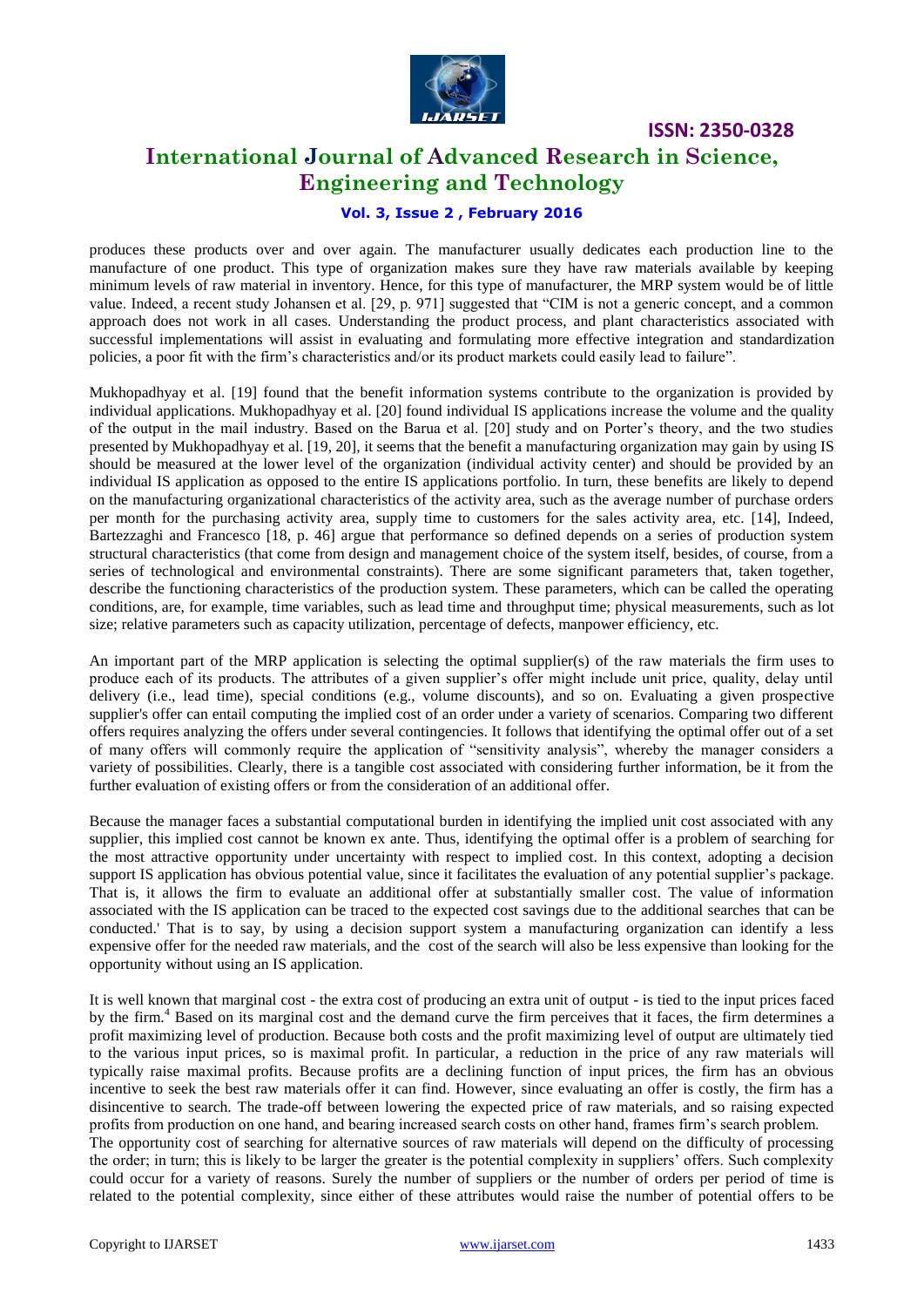

## **International Journal of Advanced Research in Science, Engineering and Technology**

## **Vol. 3, Issue 2 , February 2016**

evaluated, and so would increase the number of comparisons that must be made. But it is also true that the range of the required sensitivity analysis is linked to the potential differences in suppliers' offers. While it is easy to see how such differences can exist if there are differences in potential supplier's prices, they can also be linked to the possibility of volume discounts. Such possibilities complicate the problem of identifying the optimal input combination, and the associated profit maximizing output, particularly as different scenarios are contemplated. Differences can also occur if there are differences in lead times, since there may be a trade-off between the possibility of obtaining a shipment of inputs closer to the time they are needed against an earlier arriving shipment that contains a larger quantity of the inputs (which increases the inventory holding cost), but is obtained at a volume discount. Thus, we regard the search cost as a function of such features as the number of suppliers, the number of orders, and heterogeneities in suppliers' offers (including prices, volume discounts, lead times, and so on).

The likely benefit associated with a search for alternative sources of raw materials is linked to the significance of raw materials in the firms' total costs. In turn, this can be measured by inspecting the relative share of raw materials in the cost of the final product. For example, consider an organization that has a very large number of suppliers of raw materials, where differences prevail among the suppliers (differences in prices, lead time, etc.). The purchasing manager has to examine a large quantity of data in order to compare the suppliers and make the best purchase with respect to price, lead time, etc. The manager can reduce purchasing cost by 10-15% by using a computerized decision support system to support such decisions [28]. Given this figure, it may be justifiable to implement a sophisticated purchase order IS application to reduce the cost of raw materials. However, if the share of raw material cost relative to the total production costs is low, then even if the firm makes the best decision concerning suppliers, it will have little impact on the organizational performance in terms of cost reduction. For instance, if the material cost is 5% of the total cost of the product, the savings will amount to 0.75% (15% x 5%) of the cost of the finished product. In this case, a decision support system that helps the purchasing manager to compare and evaluate more suppliers in order to get the best purchase order (the lowest cost) is not particularly valuable.

The firm's size can also affect the value it places on the ability to consider additional potential offers at lower cost. In general, one expects that the larger the firm the smaller are its unit costs. Correspondingly, firms with lower sales levels are more likely to have larger unit costs and hence a greater potential for cost savings. On the other hand, to the extent that firms can exploit network externalities or scale economies, larger firms stand to gain more from employing IS [8], Either way, the implication is that firm size may matter.

Before proceeding to the empirical analysis, we briefly discuss two complications of the analysis. In the process we envision, the firm faces a list of potential suppliers. It may have some past experience with some of these suppliers, either because it has ordered from them or because it has considered offers from them. Nevertheless, market conditions are subject to sufficient flux so that this year's offers cannot be assumed identical to last year's, and so each potential supplier's current offer must be analysed. In practice, these offers are likely to possess a great number of characteristics. They may differ in terms of the price charged, in terms of the possibility of volume discounts, in terms of delivery time, or in terms of quality. Their features may prove particularly advantageous in certain market conditions, but less so in others. Despite this apparent complexity, the firm's optimal strategy is to assign a number to each potential offer, reflecting the anticipated gains from analysing that offer, and to analyse offers in decreasing order of these indices [32], This assignment will generally be based on the various contingencies. It is also tied to the values associated with other offers, so that the general solution involves a fairly complicated dynamic programming problem. Indeed, Weitzman [32] remarks "[t]he actual computation is likely to be a combinatory task of unwieldy proportions unless the number (of offers) is very small". In this interpretation, there is a set-up cost associated with search, which depends on the number of offers being considered. It follows that there is an optimal number of offers to include in the list to be considered, with the usual property that the incremental expected net gain from the last offer placed in the list is non-negative, while including one more offer would generate a negative expected net gain. Plainly, a change that facilitates more rapid and more elaborate computation, such as the adoption of IS, would lower this set-up cost, thereby increasing the optimal number of offers to be considered. In turn, this would lower the reservation price for each offer and raise expected payoff from search [32].

The second complication is that potential suppliers' offers are likely to be correlated if these offers are influenced by some common characteristics. For example, firms supplying paper products to an office will be likely to base their offers on the current and anticipated price of wood pulp; supply shocks in the timber industry would plausibly influence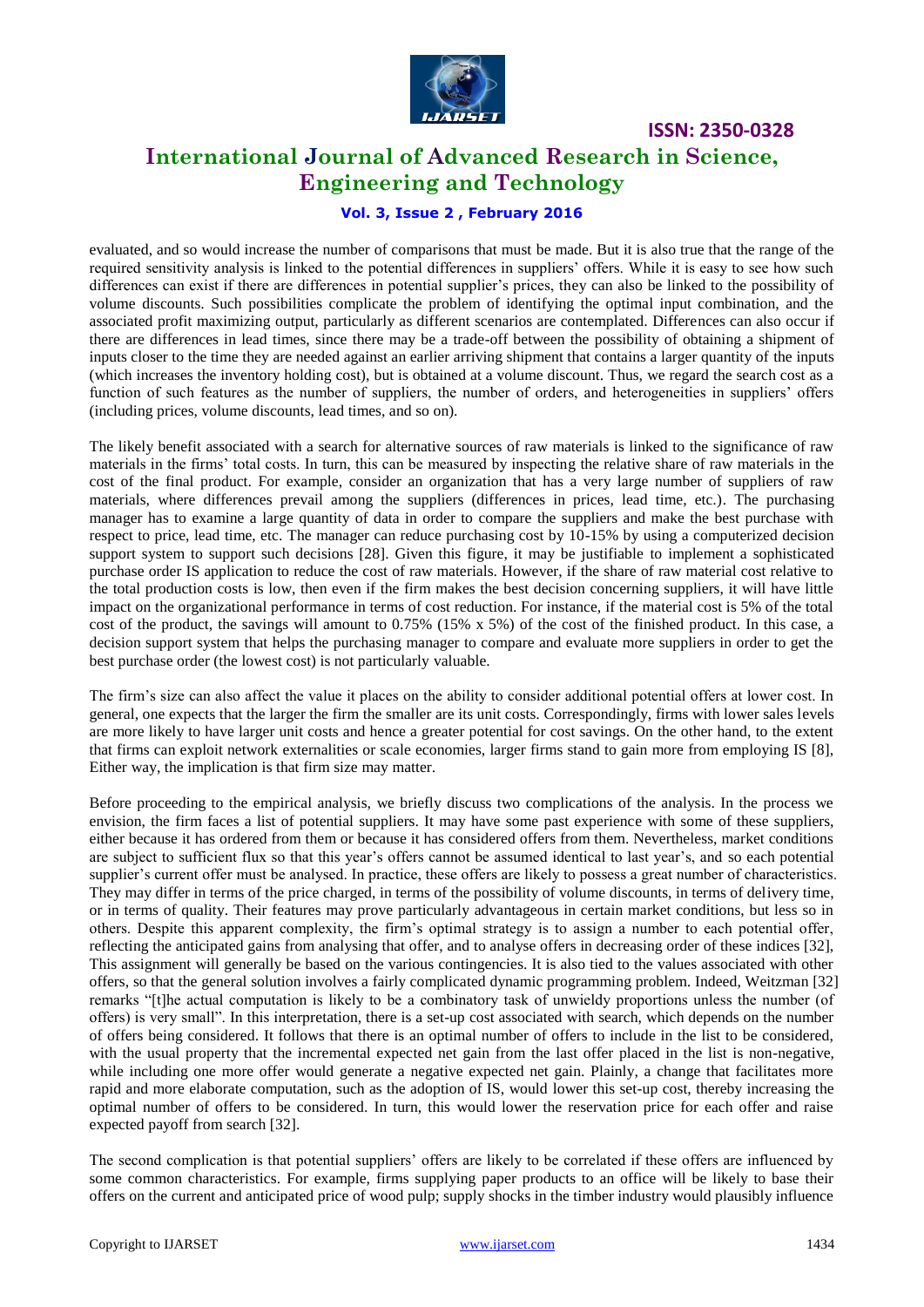

## **International Journal of Advanced Research in Science, Engineering and Technology**

## **Vol. 3, Issue 2 , February 2016**

these paper suppliers in similar ways. To the extent this is true, considering one potential supplier's offer may convey information about the probable outcome of analyzing a second potential offer. This generates an extra benefit from analyzing an offer, but does not really change our fundamental result, that lowering search cost raises the optimal number of offers to process and reduces the expected cost of production [27].

#### **III. DATA ANALYSIS**

The research is based on a sample of 310 manufacturing organizations in Israel. Organizations were randomly selected from each major industrial sector in the Annual Survey of Manufacturing Companies published by the Central Bureau of Statistics in Israel. The companies in the sample varied widely in their characteristics. Table 1 provides information on the minimum, maximum, median, and mean values in our sample for six key characteristics, as well the sample standard deviation. Structured questionnaires were filled out through interviews.

The questionnaire was divided into two sections. The first section included questions about the organization's characteristics (e.g., number of suppliers, relative share of raw materials cost in the cost of the final product, number of customers, average lead time to customers, number of products, number of production lines, volume of sales, number of employees). In the second section the respondent was asked to assess the benefit the organization derived by using several specific IS applications. All the organizations that participated in the study used ERP software packages for managing manufacturing organizations. Hence, all of them had the same idea regarding the possibilities and use of each application. Cases that were reported by the interviewer as different than the meaning of the study were pulled out of the sample. Most of the companies that participated had the same use of the purchasing application and only six organizations were pulled out of the sample.

| Table 1                                                        |  |  |
|----------------------------------------------------------------|--|--|
| Distribution of the respondent organizations' characteristics. |  |  |

|                                                | Min. | Max.  | Median | Mean   | St. Dev. |
|------------------------------------------------|------|-------|--------|--------|----------|
| Volume of 1990 sales (in million \$ US)        |      | 400   | 33     | 41.78  | 39.52    |
| Number of employees                            | 10   | 2400  | 100    | 200    | 321      |
| Number of suppliers                            |      | 5000  | 45     | 177    | 526      |
| Relative share of raw materials in the cost of | 2%   | 85%   | 44%    | 43.65% | 15.31%   |
| Average number of orders per month             |      | 3.000 | 47.5   | 85.7   | 249      |
| Average lead time of raw materials (in days)   |      | 160   | 37.3   | 38     | 27.93    |

A structured interview was conducted with a senior manager in each organization. The person selected was a user of IS, well aware of the benefits gained by using IS for different functional areas in the organization. The majority of the interviewees were the presidents of the organizations (57%). The other was senior managers of the organization (e.g., Production VP, Finance VP). The interviewers explained each question to the interviewees. Usually the interviewee knew the answer. When the interviewee did not, he/she called the person in charge of the topic and got the answer. An ANOVA analysis revealed no significant difference in the respondents' estimates of the benefit derived by using the information systems as a function of their role in the organization.

To avoid bias due to differences among interviewers, a principal researcher trained each interviewer. First, the candidate interviewer observed the researcher conduct two or three interviews. Next, the interviewer conducted two or three interviews in the presence of the researcher and only afterward began interviewing independently.

During a pilot test in several organizations we found that we could not determine the real benefit the organization gains by using IS because this information was either unavailable or not released by the interviewee. An alternative is to focus on the perceived value of IS, which has been argued to be "very instrumental in assessing the value of an IS that supports unstructured decisions where the outcomes are somewhat intangible or planned for long range" [1], for these reasons we decided to use the perceived value of the benefit. Each respondent was asked: "How would you rank the benefit derived by your organization from each of the following applications on a scale of: 1 2 3 4 5 6 7, 1 indicating very low benefit, and 7 indicating very high benefit?" Ranking the benefit on semantic scales (usually, but not necessarily, ranging from 1 to 7) is a well-tested method for investigating the perceived benefit [1].

Using perceived benefits, as opposed to measured benefits, does have some problems. Because the measure is subjective, there is a concern that responses may not be comparable across firms. That is to say, a dollar impact that one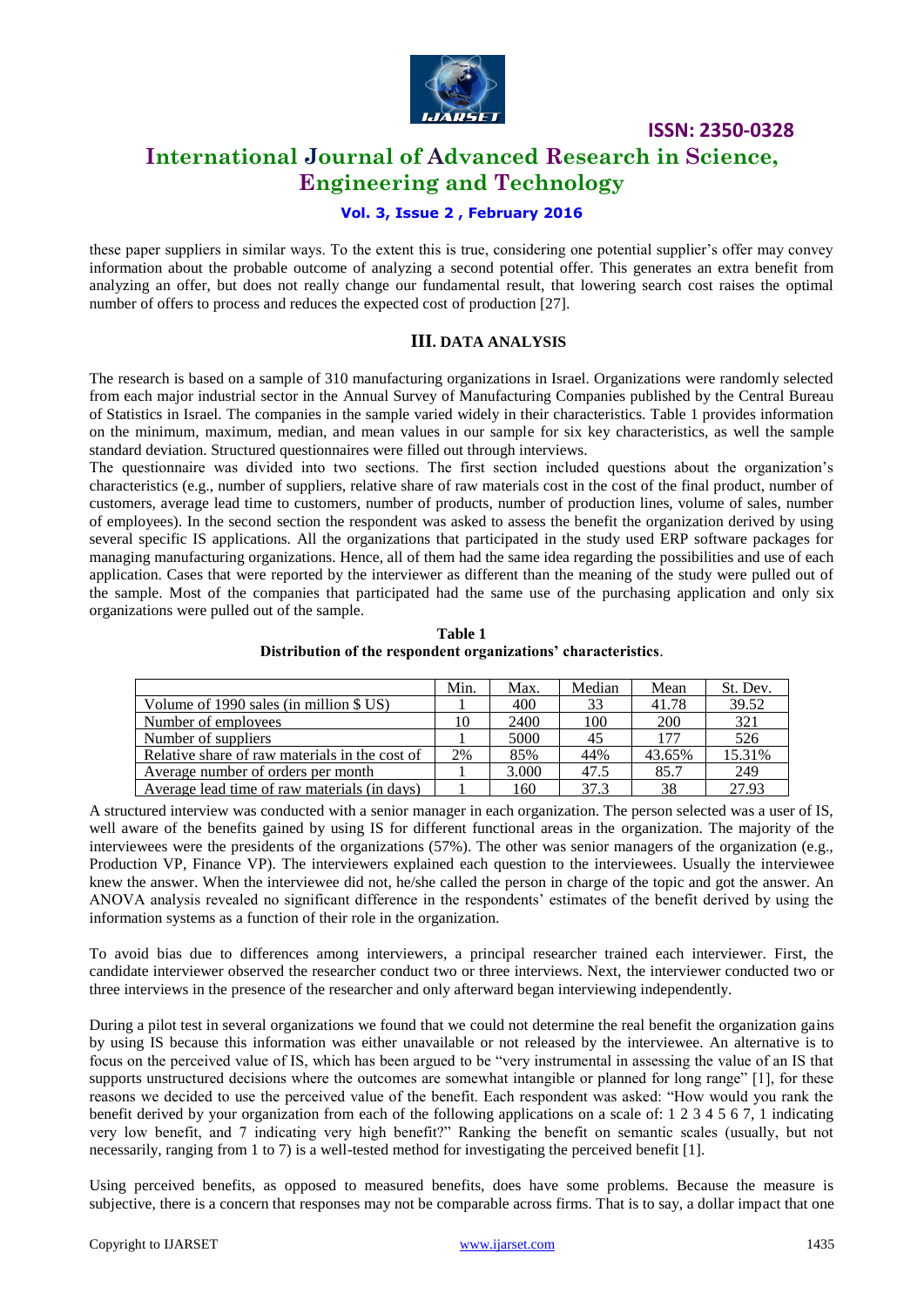

## **International Journal of Advanced Research in Science, Engineering and Technology**

## **Vol. 3, Issue 2 , February 2016**

manager regards as significant may strike another manager as merely average. There is also the concern that respondents may not respond truthfully, since they have no disincentive to lie. In particular, the results may be biased if the respondent senses the relationship being examined, and subconsciously provides responses that overstate that relation. While these concerns need to be taken seriously, it is important to bear in mind that it is systematic relations between any biases in response and the explanatory variable in the analysis, and not simply the presence of any errors, that would contaminate the results. The fact that subjective, as opposed to objective, measures of benefits are being used really means that our analysis uses a proxy for the dependent variable of interest. The first of the concerns identified above simply points to the presence of measurement errors in the dependent variable, and does not imply any systematic link between those measurement errors and firm size, number of suppliers, or differences amongst suppliers' features. The second concern speaks directly to the possibility that responses could be biased in a way that varies with the explanatory variable, but here again the concern is overstated.

The fear that respondents could deduce the desired relation from the questions asked is unconvincing, since each questionnaire contained a large number of questions.<sup>5</sup> The dependent variable in our analysis is the perceived value to the organization from using IS for the Suppliers and Purchase Order application. This application manages all the details regarding the organization's suppliers and each raw material purchase order. Specifically this application governs the procurement of raw materials. The information provided by this application helps the organization in planning the purchase of raw materials according to the production plan and the anticipated needs for raw materials. This application also provides the purchasing managers with information regarding previous purchase orders. Such information enables the purchasing managers to conduct a more detailed sensitivity analysis, including a comparison of the benefit derived by quantity discount versus the added holding costs of the inventory for a longer time. It also allows the firm to better negotiate with its suppliers. By using this information the organization can obtain the best prices for raw materials and receive supplies close to the date they are needed.

These potential benefits should be larger the greater the potential for IS to lower search costs or the greater the potential gain from lowering unit costs. The potential reductions in search costs are greater the larger the initial search cost, which should be correlated with the complexity of prospective suppliers' offers. Ceteris paribus, we would expect a greater potential for firms to gain from adopting IS (1) the larger the number of potential suppliers they deal with; (2) the larger the number of orders they make in a typical month; (3) if there are differences between potential suppliers' offers, either in terms of price, lead time, or quality; or (4) if some of the potential suppliers offer price discounts based on quantity. The potential gain from lowering unit costs will be greater the larger the initial share of raw materials in the firm's overall costs. It will also be greater the larger the firm's potential to expand production following a reduction in unit cost. Economic theory predicts that smaller firms (which tend to be higher cost firms) will generally realize a larger increase in equilibrium output and profits for a given reduction in unit costs. Thus, we would expect the potential gain from adopting IS to be positively correlated with the share of raw materials in the firm's costs, and negatively correlated with the firm's size.

Based on the above description, we used the following variables in our empirical analysis:

- (1) the relative share of cost of raw material in the overall cost of the final product;
- (2) a variable reflecting differences among the suppliers' lead times;
- (3) a variable reflecting differences between suppliers' prices;
- (4) a variable reflecting differences between the quality of suppliers' products;
- (5) a variable reflecting possibility of obtaining raw material price discounts as a function of ordered quantity;
- (6) the average lead time of all the raw materials the organization uses (in days);
- (7) the number of suppliers the firm maintains contact with;
- (8) the average number of purchase orders per month;
- (9) a variable reflecting the firm's size (annual sales, in US \$).

Most of these variables are self-explanatory. The variables reflecting differences between potential suppliers and the firm's size require further discussion. Suppliers can differ in terms of supply lead time, price, and quality. When there are differences among the suppliers regarding these attributes, more-combinations have to be checked, and a greater amount of information is needed to choose the best supplier for a specific purchase order. We capture these effects by using dummy variables. The respondents were asked questions like: "Are there differences in lead time among the suppliers? YES/NO." The dummy variable reflecting differences among the suppliers' lead time takes the value 1 if the respondent indicated there were differences and 0 otherwise. The dummy variable reflecting differences among the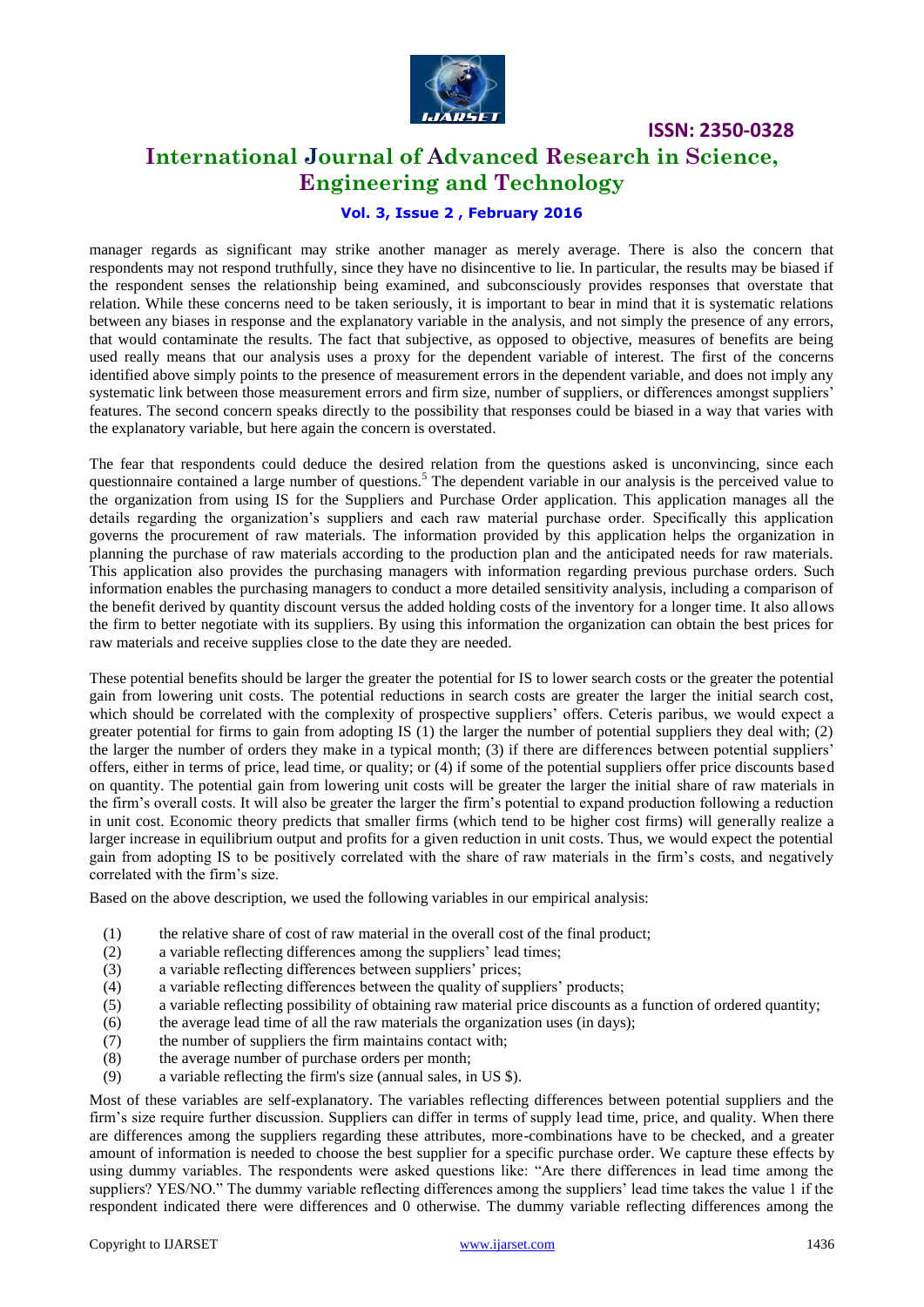

## **International Journal of Advanced Research in Science, Engineering and Technology**

## **Vol. 3, Issue 2 , February 2016**

suppliers' prices takes the value 1 if there are differences in the suppliers' prices, and 0 otherwise. The dummy variable reflecting differences among the suppliers' qualities takes the value I if there are differences in the quality of products from the firm's suppliers, and 0 otherwise. Finally, the dummy variable reflecting the possibility of obtaining raw material price discounts as a function of ordered quantity takes the value 1 if some of the firm's suppliers offer quantity discounts, and 0 otherwise.

There are several potential variables that might reflect firm size, including the number of employees per establishment, the number of employees per firm, value added per establishment, sales per establishment, and the firm's total sales [10]. At first blush, these variables would appear to provide a roughly equivalent picture of firm size. It has been observed, however, that IS lends to induce firms to substitute skilled labour for unskilled labour, with the net effect on employment being indeterminate [7]. Thus, we prefer not to use a measure that is tied to the number of employees. Our model suggests firm size will matter to the extent that smaller firms have a greater potential for cost savings; so that one expects smaller firms to perceive larger benefits. On the other hand, it has been argued that IS may enhance potential networking externalities, which would tend to favour larger firms. Under either scenario, firms with smaller sales differ in a predictable way from firms with larger sales. But having larger sales does not imply a larger value added, since a small firm with a large margin might easily have a greater value added than a big firm with a small margin. Thus, we prefer not to use a measure that is related to value added. For these reasons, we adopt the firm's annual sales, in US dollars, as our measure of firm size.

#### **IV. RESULT ANALYSIS**

We now turn to the task of statistically identifying the relation between perceived benefits for firm I ( $Y_i$ ) and relevant organizational characteristics. In this analysis, we hypothesize that perceived benefits can be explained by the following variables:

 $X_{1 i}$  = the relative share of raw materials in firm i's overall cost,

 $X_{2i}$  = 1 if and only if there are differences in lead time among firm i's suppliers,

 $X_{3i} = 1$  if and only if there are price differences among firm ;'s suppliers,

 $X_{4i}$  = 1 if and only if there are quality differences among firm i's suppliers,

- $X_{5i} = 1$  if and only if some of firm i's suppliers offer price discounts as a function of ordered quantity.
- $X_{6i}$  = the average lead time of raw materials for firm i,
- $X_{7i}$  = the number of suppliers firm i deals with,
- $X_{8i}$  = the average number of purchase orders firm i makes per month,
- $X_{9i}$  = firm i's sales, in US \$.

Specifically, we consider the following regression equation:

$$
Y_i = \beta_0 + \beta_1 X_{1i} + \beta_2 X_{2i} + \beta_3 X_{3i} + \beta_4 X_{4i} + \beta_5 X_{5i} + \beta_6 X_{6i} + \beta_7 X_{7i} + \beta_8 X_{8i} + \beta_9 X_{9i} + \eta_i,
$$

where  $n_i$ , is a disturbance term. For now, we assume that the disturbance term satisfies the assumptions in the Gauss – Markov theorem, namely that it is identically and independently distributed across agents, and that this distribution is symmetric about a mean of zero. We discuss the implication of relaxing the assumed homoscedasticity below. We analyzed this regression using ordinary least squares (OLS).<sup>6</sup>

The formal hypotheses we wish to test, and the associated alternative hypotheses are:

 $H_o$ :  $\beta_k = 0$  (regress or *k* does not matter);

$$
H_a
$$
:  $\beta_k > 0$  for  $k = 1, ..., 8$ , or  $\beta_9 < 0$ .

The alternative hypotheses are based on the discussion from section 2.

These hypotheses can be tested by comparing the J-statistic for  $f_{k}$  against the critical point on a Student's  $\gamma$ distribution. Because each alternative hypothesis is one-sided, the null hypothesis of no impact in favour of the alternative hypothesis suggested by our model in each case.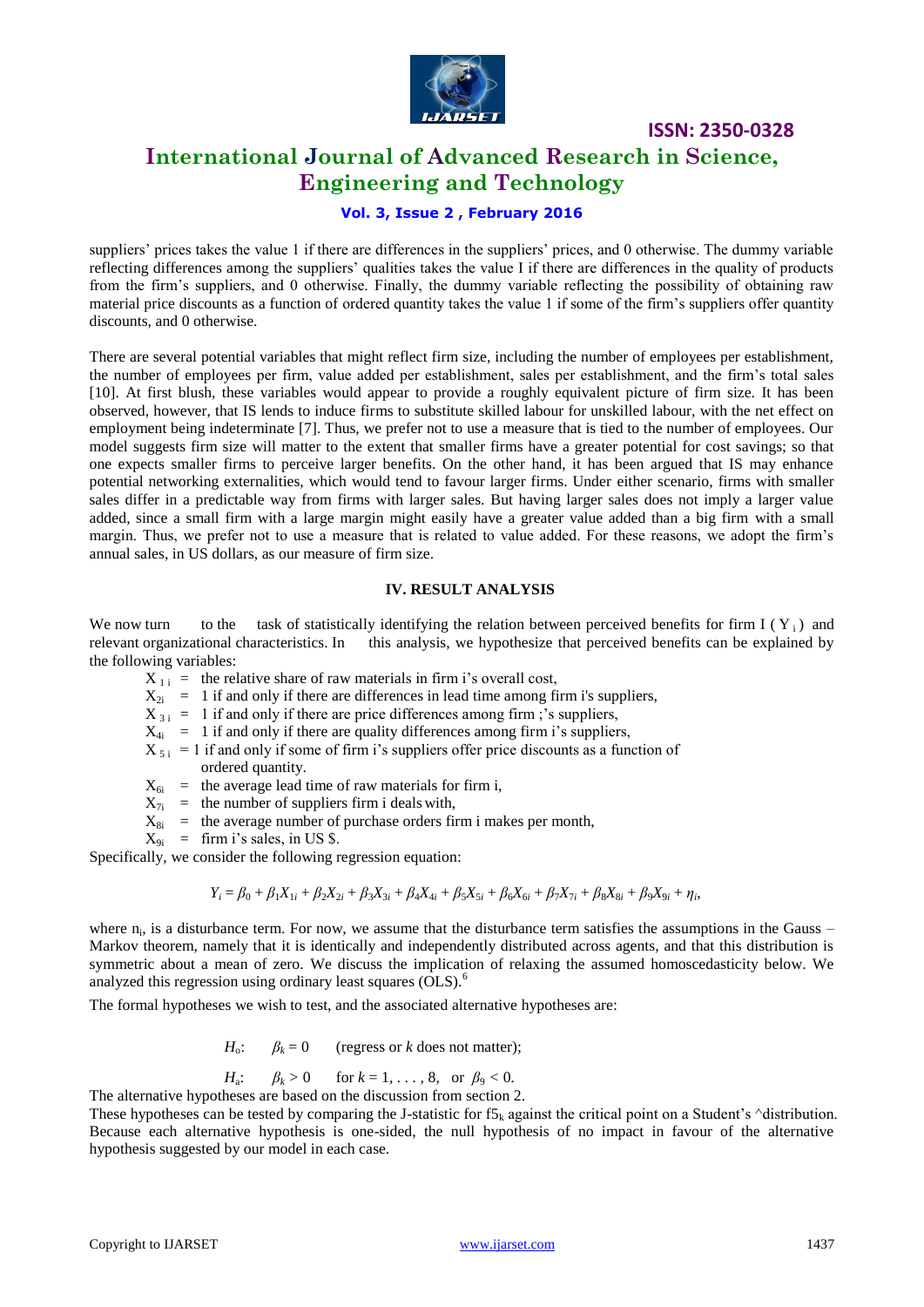

# **ISSN: 2350-0328 International Journal of Advanced Research in Science, Engineering and Technology**

## **Vol. 3, Issue 2 , February 2016**

#### **Table 2 OLS regression results**.

| Independent variable                       | Point estimate | f-statistic       |
|--------------------------------------------|----------------|-------------------|
| Intercept                                  | 0.0377         | 0.09              |
| Relative share of cost of raw materials in | 0.05129        | 10.70a            |
| Lead time differences among the suppliers  | 0.4615         | $2.80^{3}$        |
| Price differences among the suppliers      | 0.7163         | 3.21 <sup>a</sup> |
| Quality differences among the suppliers    | 0.2756         | $1.64^{\circ}$    |
| Price as a function of ordered quantity    | 0.7597         | $3.94^{\rm a}$    |
| Average lead time of raw materials         | 0.01528        | $5.61^a$          |
| Number of suppliers                        | 0.00028        | $2.06^b$          |
| Number of orders per month                 | 0.00117        | $3.71^{\rm a}$    |
| Sales                                      | $-0.00440$     |                   |
| $R - squared = 48.3%$                      |                |                   |
| Adjusted R – squared = $46.5\%$            |                |                   |

The coefficient on sales deserves particular discussion. Since this coefficient has a negative sign, the implication is that smaller firms perceive larger benefits than larger firms from applying IS to the management of suppliers' orders. This could occur because small firms have larger unit costs than big firms, and so have a larger potential to reduce their raw materials costs. An alternative explanation, suggested by Brynjolfsson [25], is that IS reduces the transactions costs firms must bear when they choose to increase their dealings with outside sources. Ceteris paribus, this will favour firms with smaller internal production, and be less favourable for firms that have large levels of internal production, i.e., firms that are heavily vertically integrated. To the extent that vertical integration has generated a competitive advantage in recent times, one might expect larger firms to have a larger degree of vertical integration. In such an event, smaller firms might perceive a larger potential benefit from using IS to manage the supplier order application. A hypothesis that our results are not supportive of, is that IS favors larger firms.

While these results unequivocally indicate each variable has a statistically important effect on perceived benefits, ihis does not imply the effect is economically significant. To assess economic importance we must consider the elasticity of perceived benefits with respect to each independent variable. To construct each of these elasticities, we first calculate the average values for perceived benefits,  $K_a$ , and each of the independent

variables, Xka,  $k = 1, \ldots, 9$ . The elasticity of perceived benefits with respect to the kth independent variable is:  $e^* = \beta_k X_{k} / Y_{a}$ .

Observe that e\* may be interpreted as the percentage change in perceived benefits due to a one percent change in the kth independent variable.<sup>9</sup>Estimates of these elasticity's are given in table 3.

| Independent variable                       | Point estimate | Elasticity |
|--------------------------------------------|----------------|------------|
| Relative share of cost of raw materials in | 0.05129        | 0.4706     |
| Lead time differences among the suppliers  | 0.4615         | 0.0588     |
| Price differences among the suppliers      | 0.7163         | 0.1243     |
| Quality differences among the suppliers    | 0.2756         | 0.0792     |
| Price as a function of ordered quantity    | 0.7597         | 0.1282     |
| Average lead time of raw materials         | 0.01528        | 0.1290     |
| Number of suppliers                        | 0.00028        | 0.0104     |
| Number of orders per month                 | 0.00117        | 0.0302     |
| Sales                                      | $-0.00440$     | $-0.0386$  |

#### **Table 3 Implied Elasticities for suppliers and purchase order application**.

We note that the independent variable with the largest elasticity is the relative share of raw materials in the overall cost of the final product. This is comforting, since one expects that potential benefits from using an IS application to manage supplier orders would be positively and strongly related to the potential cost savings, which in turn is linked to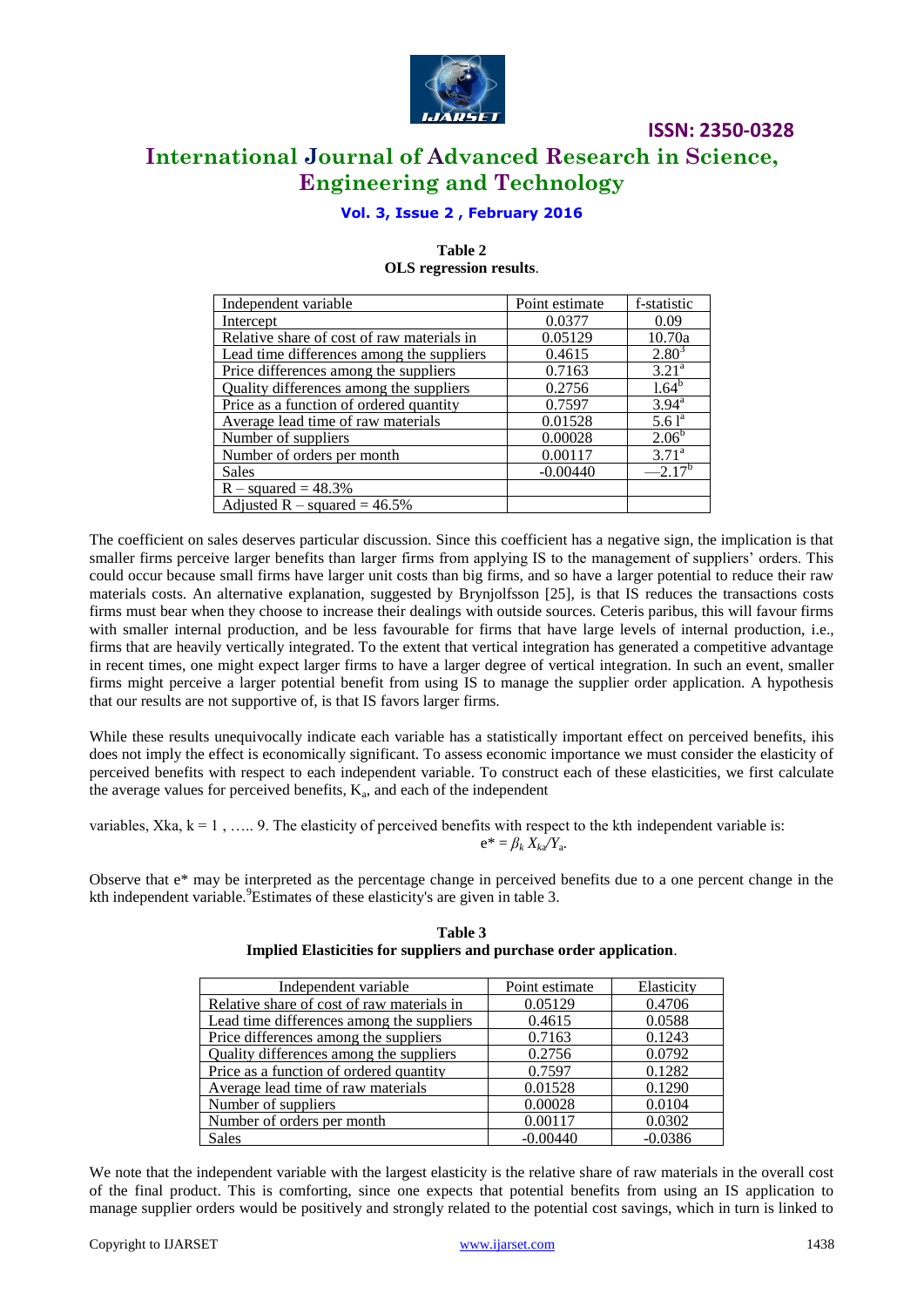

# **International Journal of Advanced Research in Science, Engineering and Technology**

## **Vol. 3, Issue 2 , February 2016**

raw materials' relative share in costs. It is interesting that the three variables with the next largest impact are "average lead time", "price as a function of ordered quantity", and "price differences among suppliers". This is completely consistent with the trade off we described at the outset, where the firm may have to compare "just in time" delivery of a shipment of raw materials that just meets its current needs against a larger shipment that brings a quantity discount, but forces the firm to bear additional inventory holding costs. The comparison of such possibilities is precisely the sort of "what if" sensitivity analysis that we argue can be facilitated by applying IS. Such comparisons are all the more complex when the firm's potential suppliers offer different prices as well.

One potential criticism of the regression analysis presented above is that it does not allow for idiosyncratic differences across firms in different industries. In particular, it is conceivable that firms in industries that manufacture electronic components will assess different benefits to IS as compared to firms in food processing industries. This could occur because there are intrinsic differences in the benefits from IS in different industries. Alternatively, firms in a given industry may hold similar subjective views towards the potential for IS to lower their costs, and these attitudes could differ from firms in some other industry, whether there are any true differences or not. Idiosyncratic industry effects can show up as systematic differences in perceived benefits, i.e., they may cause the value of the intercept  $\beta_0$  in the regression equation above to differ across industries. Industry specific dummy variables would capture such idiosyncratic differences. Alternatively, the variance of the disturbance term i, could be tied to the industry in which firm *i* participates. While OLS still produces unbiased coefficient estimates in such a setting, the associated estimates of the covariance structure are biased. In this case, a weighted least squares approach that allows the variance of the disturbance term to differ across industries would be appropriate.

As a robustness check of our results, we ran a second regression that allowed for both these types of industry specific effects. In this regression, we replaced the common intercept term with dummy variables for each industry. We also allowed for different variances in different industries, and used the information on these different variances to perform weighted least squares. Our survey asked the respondent to identify the industry the firm participated in from the following list: wood, metal, food, textile, rubber, chemistry, paper, electronic, or "other". This allows us to define dummy variables for each of these ten categories. For example, the dummy variable for wood is coded as "1" for every firm that indicated it was in wood and "0" for all other firms. The results of this regression are reported in table 4.

There are several features we wish to point out here. First, the industry specific effects do vary across industries, although the statistical significance of this variation is borderline.<sup>10</sup> Second, the goodness of fit measures is roughly similar to the ones reported above. While there is an increase in *R*-squared, this is to be expected because of the inclusion of extra regress or s. Finally, most of the coefficients on the other variables are quite similar to their analogs in the original regression, as reported in table 2, although the estimated coefficient on quality differences is no longer significant. We conclude that the results we reported above remain significant when industry specific effects are allowed for. These findings are consistent with findings presented by Ragowsky and Adams. They compared the impact of organizational characteristics on the benefit the organization gains from using IS applications with the impact of the sector (wood, metal, etc.) the organization belongs to on this benefit. They found that specific organizational characteristics have strong impacts on the benefits that organizations gain from using IS applications and that sectorial classification was less important in that respect.

On the whole, our empirical results are corroborative of our discussion in section 2. In addition, they demonstrate a link between organizational characteristics and the value of an IS application for manufacturing organizations.

| Independent variable                                                    | Coeff. | St. Dev. | $t -$ statistic    |
|-------------------------------------------------------------------------|--------|----------|--------------------|
| Intercept                                                               | 2.4681 | 0.5165   | $4.78^{a}$         |
| Relative share of raw materials in overall<br>cost of the final product | 0.0538 | 0.0049   | $10.95^{\text{a}}$ |
| Lead time differences among the<br>suppliers                            | 0.4129 | 0.1701   | $2.43^{\rm a}$     |

**Table 4 Weighted least squares regression results, industry dummies included.**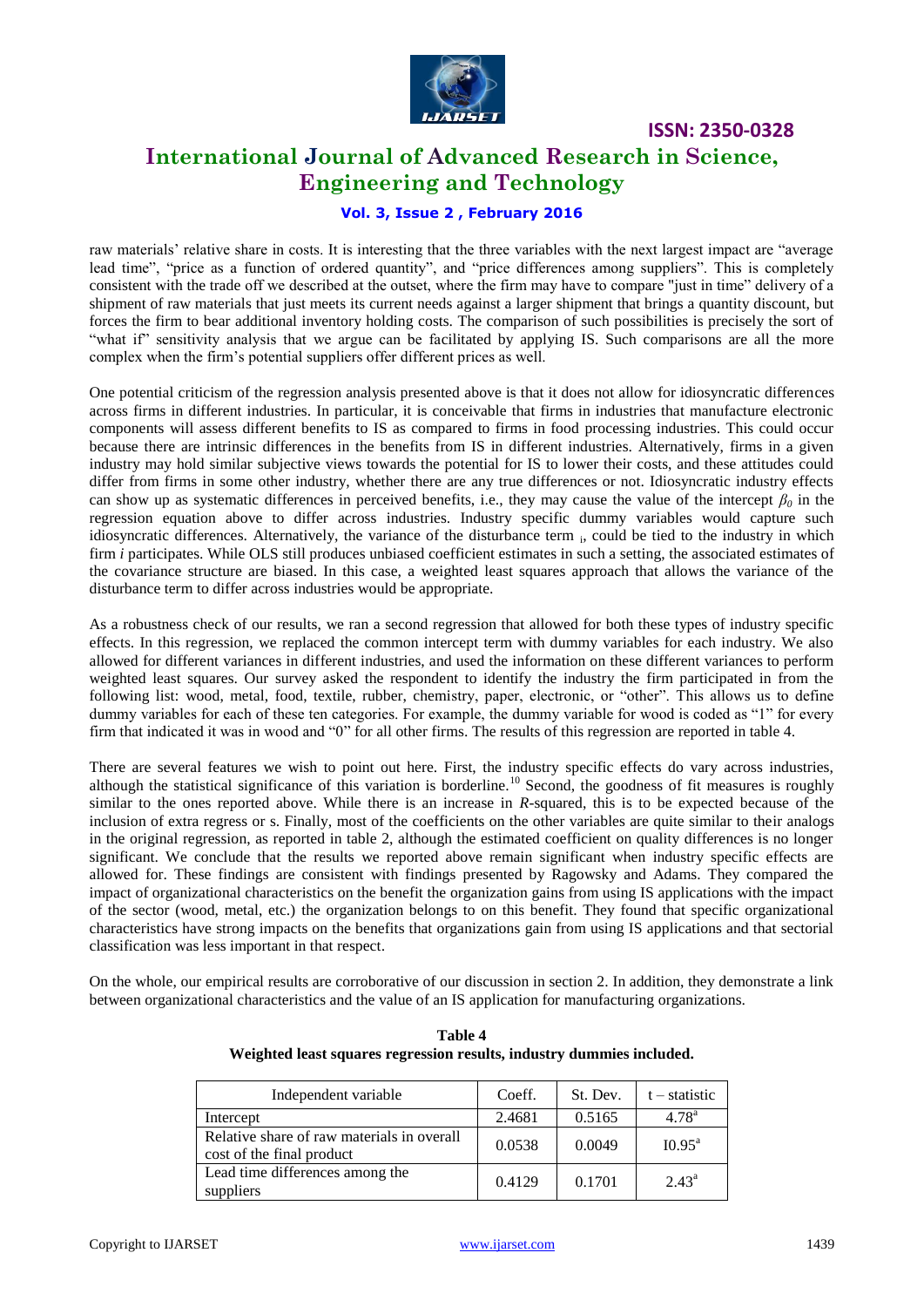

# **International Journal of Advanced Research in Science, Engineering and Technology**

| Price differences among the suppliers   | 0.6086    | 0.2243    | $2.71^a$          |
|-----------------------------------------|-----------|-----------|-------------------|
| Quality differences among the suppliers | 0.1755    | 0.1720    | 1.02              |
| Price as a function of ordered quantity | 0.6972    | 0.1945    | $3.49^{a}$        |
| Average lead time of raw materials      | 0.0121    | 0.0029    | $4.12^{a}$        |
| Number of suppliers                     | 0.00026   | 0.00014   | $1.87^{b}$        |
| Number of orders per month              | 0.00116   | 0.00032   | 3.66 <sup>a</sup> |
| <b>Sales</b>                            | $-0.0038$ | 0.0020    | $1.85^{b}$        |
| Wood                                    | 0.1405    | 0.6455    | 0.2178            |
| Metal                                   | $-0.2061$ | 0.5070    | $-0.407$          |
| Food                                    | $-0.8075$ | 0.5271    | $-1.53$           |
| Textile                                 | $-0.4237$ | 0.5372    | $-0.789$          |
| Rubber                                  | 0.1261    | 0.5306    | 0.238             |
| Chemistry                               | $-0.4035$ | 0.5374    | $-0.751$          |
| Paper                                   | $-0.3274$ | 0.5656    | $-0.579$          |
| Electronic                              | 0.0310    | 0.5179    | 0.060             |
| Construction                            | $-0.5399$ | $-0.6156$ | $-0.877$          |
| $R$ – squared = 50.1%                   |           |           |                   |
| Adjusted $R$ – squared = 46.6%          |           |           |                   |

## **Vol. 3, Issue 2 , February 2016**

a Estimate significant at 1% level (one-sided test).

b Estimate significant at 5% level (one-sided test).

#### **V. DISCUSSION AND CONCLUSION**

In this paper we have posed and tested a model describing the potential for IS to benefit manufacturing firms by allowing them to analyze a greater number of offers from raw materials suppliers. Interpreting this as a reduction in the cost of making an additional search for a lower cost supplier, we characterize the value of information induced by adopting IS. Our model predicts that the benefits from IS adoption should be positively correlated with the number of potential suppliers, the average number of orders in a typical month; the presence of differences between potential suppliers' offers, either in terms of price, lead time, or quality; the presence of price discounts based on quantity and the share of raw materials in overall costs, and negatively correlated with the firm's size. Using a sample of 310 manufacturing firms, we were able to empirically confirm each of these predictions.

The benefit a manufacturing organization may gain from an IS application is a crucial factor when considering any investment in IS. Most previous studies sought a relationship between the entire IS application portfolio of the organization and the performance of the entire organization. These studies generally fail to detect a positive relationship between the investment in IS and the performance of the organization. We expanded the findings presented by Barua et al. [20] and the two studies presented by Mukhopadhyay et al. [19] and Mukhopadhyay et al. [20]. While the last two studies focused on the impact of individual IS applications on the output and the quality of the process, we focused on the benefit an organization may gain by using an individual IS application, namely applying IS to lower the cost of searching for a cheaper source of raw materials, and the organizational characteristics that impact this benefit. The analyses performed in this study found a relationship behind the benefit a manufacturing organization may gain from using a specific application, as a function of organizational characteristics such as the presence of significant differences among the unit's suppliers, the relative importance of raw materials, the number of suppliers the firm uses, the number of orders it makes, and firm size.

We found that these characteristics have a significant impact on the benefit the organization gains from using an individual IS application. As mentioned in section 2, by using a decision support system, a manufacturing organization can identify a less expensive offer for the needed raw materials. This, of course, will reduce the overall costs of the organization and will contribute to the organizational performance. Yet, the contribution will be more or less significant based on the organizational characteristics (e.g., the value of raw materials out of the total costs of the product). Hence, the decision of what applications to implement should be based on the organizational characteristics.

Obviously there are many more individual IS applications that can be used by manufacturing organizations to support the organization's performance either by lowering costs or by increasing sales. The purpose of this study is to present